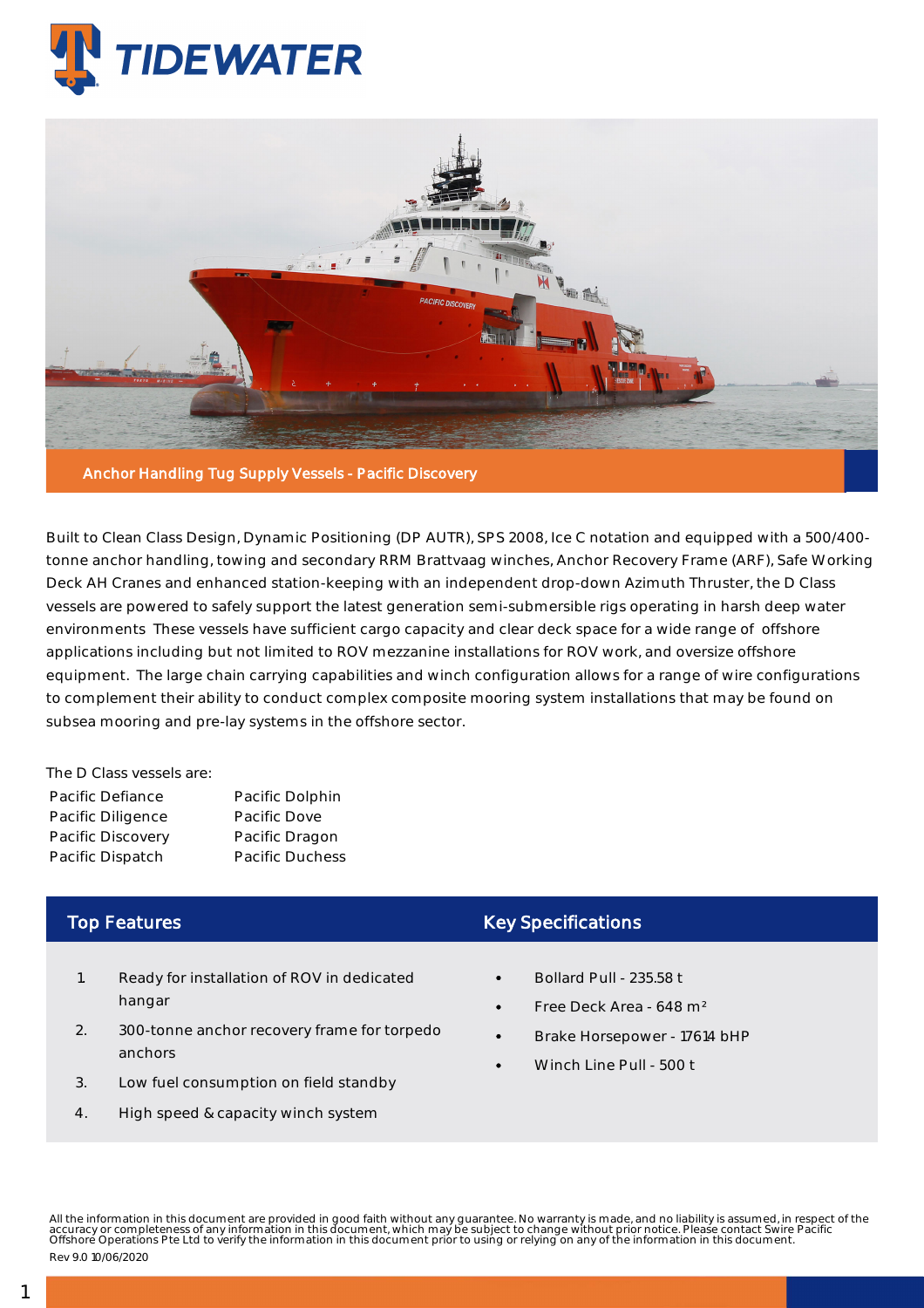



| <b>General Information</b> |                                                                                                                          |  |  |  |  |
|----------------------------|--------------------------------------------------------------------------------------------------------------------------|--|--|--|--|
| <b>Vessel Name</b>         | Pacific Discovery                                                                                                        |  |  |  |  |
| Built                      | PaxOcean, Singapore,<br>March 2014                                                                                       |  |  |  |  |
| Flag                       | Singapore                                                                                                                |  |  |  |  |
| Call Sign                  | 9VFL8                                                                                                                    |  |  |  |  |
| IMO No.                    | 9456202                                                                                                                  |  |  |  |  |
| Classification             |                                                                                                                          |  |  |  |  |
| <b>Class Notation</b>      | DNV-GL +1A Fire fighter(I)<br>Offshore service<br>vessel(Anchor handling,<br>Towing) Clean<br>DYNPOS(AUTR) EO Ice(C) SPS |  |  |  |  |
| <b>Dimensions</b>          |                                                                                                                          |  |  |  |  |
| Length (LOA)               | 92.0 m                                                                                                                   |  |  |  |  |
| Beam                       | 22.0 m                                                                                                                   |  |  |  |  |
| Summer Draft               | 7.5 m                                                                                                                    |  |  |  |  |
| Deadweight @ SummerDraft   | 4448.92 t                                                                                                                |  |  |  |  |
| GT                         | 6641                                                                                                                     |  |  |  |  |
| <b>Deck Capacities</b>     |                                                                                                                          |  |  |  |  |
| Deck Load Capacity         | 1500 t                                                                                                                   |  |  |  |  |
| Deck Strength              | $10$ t/m <sup>2</sup>                                                                                                    |  |  |  |  |
| Free Deck Area             | $648 \; \mathrm{m}^2$                                                                                                    |  |  |  |  |
| Length x Width             | 36 x 18 m                                                                                                                |  |  |  |  |
| <b>Tank Capacities</b>     |                                                                                                                          |  |  |  |  |
| Base Oil                   | $454 \text{ m}^3$                                                                                                        |  |  |  |  |
| Brine / Mud                | $860 \,\mathrm{m}^3$<br>(reflects 90% filling level of the<br>tanks)                                                     |  |  |  |  |
| Drill / Ballast Water      | 2965 m <sup>3</sup>                                                                                                      |  |  |  |  |
| Dry Bulk                   | $236 \text{ m}^3$<br>(8334 cubic feet) (in 4 tanks)                                                                      |  |  |  |  |
| <b>Fresh Water</b>         | $1355 \text{ m}^3$                                                                                                       |  |  |  |  |
| <b>Fuel Dedicated</b>      | $1172 \text{ m}^3$                                                                                                       |  |  |  |  |

| <b>Fuel Total</b>                | $1940 \text{ m}^3$<br>(including combination BO,<br>Mud tanks)                                                                                              |  |  |  |
|----------------------------------|-------------------------------------------------------------------------------------------------------------------------------------------------------------|--|--|--|
| <b>Tank Capacities Details</b>   | Refer to Tank Capacities<br>Table                                                                                                                           |  |  |  |
| <b>Propulsion / Bollard Pull</b> |                                                                                                                                                             |  |  |  |
| Main Engines                     | 4 x MAN 9L-27/38 each 3285<br>kW = 13140 kW (17614 bHP)                                                                                                     |  |  |  |
|                                  | 2 x MAN CPP propellers in<br>KORT nozzles, with Hi-lift flap<br>rudders                                                                                     |  |  |  |
| <b>Thrusters</b>                 | 2 x bow tunnel 883 kW / 1184<br><b>bHP</b><br>2 x stern tunnel 883 kW / 1184<br>bHP<br>1 x azimuth 883 kW / 1184<br><b>bHP</b>                              |  |  |  |
| <b>Bollard Pull</b>              | 235.58 t at 100% MCR                                                                                                                                        |  |  |  |
|                                  | 246 t with independent<br>driven azimuth thruster                                                                                                           |  |  |  |
| <b>Deck Equipment</b>            |                                                                                                                                                             |  |  |  |
| AH / Towing Winch                | 2 x 400 t RRM Brattvaag<br>waterfall type - 20 m/min 1st<br>layer<br>Wire capacity of:<br>1 x 3200 m 76 mm dia<br>1 x 4100 m 76 mm dia                      |  |  |  |
| Special Handling Winch           | 1 x 500 t RRM Brattvaag<br>waterfall type - 15 m/min 1st<br>layer<br>Capacity of:<br>1 x 13600 m 76 mm dia wire<br>or<br>1 x 1900 m 203 mm (8") dia<br>rope |  |  |  |
| Secondary Winch                  | 2 x 170 t RRM Brattvaag - 24<br>m/min 1st layer<br>Rope capacity of:<br>2 x 2500 m 160 mm (6") dia<br>rope or<br>2 x 1600 m 203 mm (8") dia<br>rope         |  |  |  |
| <b>Chain Lockers</b>             | 4 x 156 m <sup>3</sup><br>Chain capacity of:<br>4 x 2000 m 76 mm chain or<br>4 x 1600 m 84 mm chain                                                         |  |  |  |

All the information in this document are provided in good faith without any guarantee. No warranty is made, and no liability is assumed, in respect of the<br>accuracy or completeness of any information in this document, which

Rev 9.0 10/06/2020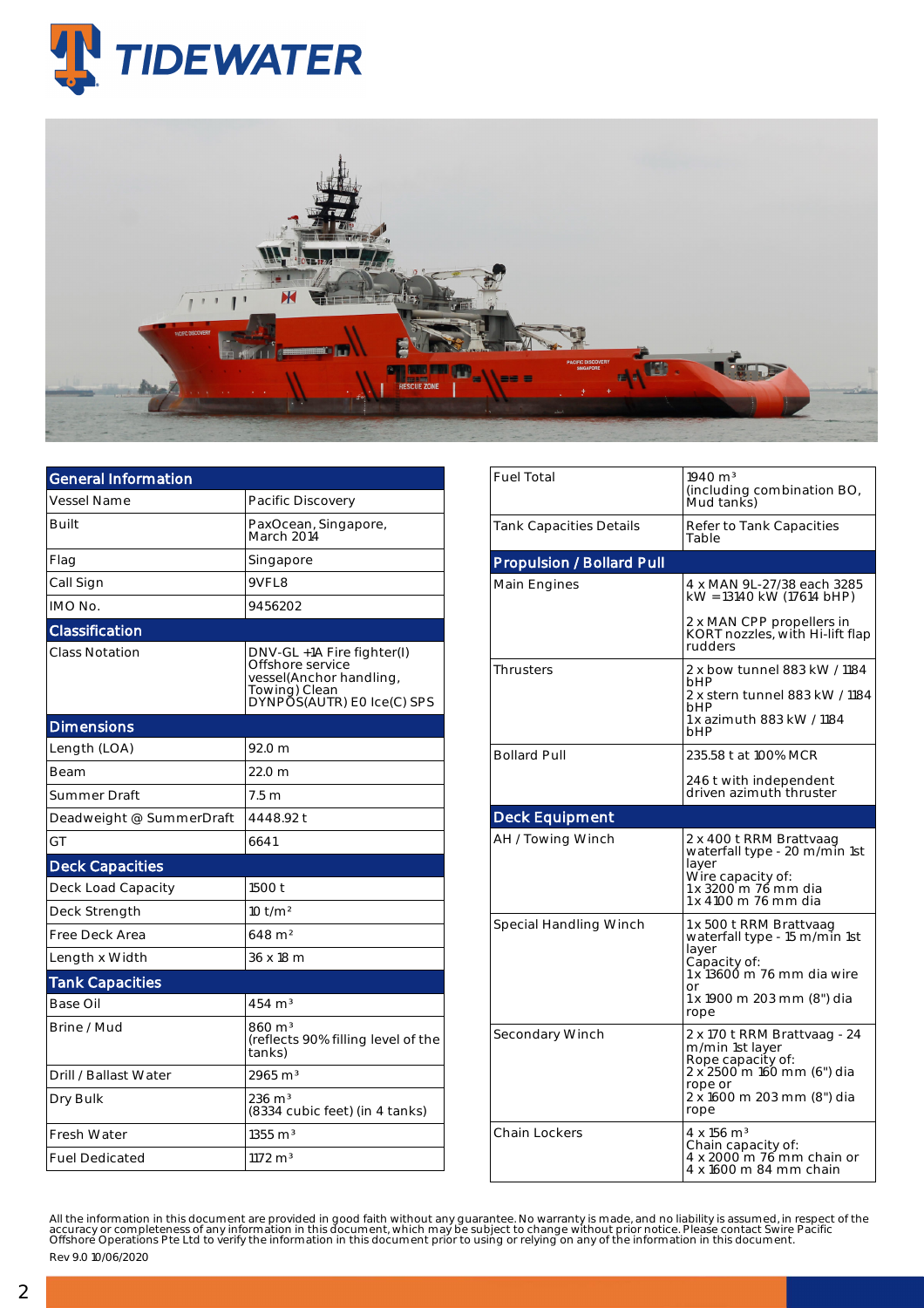

| Anchor Recovery Frame                                                                                 | 1 x RRM 200 t Max Wire<br>Tension                                                                                                                                                                                  |  |  |  |
|-------------------------------------------------------------------------------------------------------|--------------------------------------------------------------------------------------------------------------------------------------------------------------------------------------------------------------------|--|--|--|
| Towing Pins                                                                                           | 4 x RRM 400 t MWL                                                                                                                                                                                                  |  |  |  |
| Shark Jaws                                                                                            | 2 x RRM 800 t SWL                                                                                                                                                                                                  |  |  |  |
| <b>Centering Device</b>                                                                               | 2 x RRM 45 t SWL                                                                                                                                                                                                   |  |  |  |
| <b>Stop Pins</b>                                                                                      | 2 x Karmoy 100 t SWL                                                                                                                                                                                               |  |  |  |
| Stern Roller                                                                                          | 2 x RRM 3.0 x 4.5 m @ 750 t<br>MWL @ 90 deg wire angle                                                                                                                                                             |  |  |  |
| Capstans                                                                                              | 2 x RRM 15 t                                                                                                                                                                                                       |  |  |  |
| Tugger Winches                                                                                        | 2 x RRM 24 t fwd main deck +<br>1 x 17 t fwd main deck center                                                                                                                                                      |  |  |  |
| Tugger Winches FWD                                                                                    | Capacity of 600 m of 26 mm<br>wire each for the 24 t;<br>Locally, remote, portable-<br>wireless control.<br>Capacity of 200 m of 25 mm<br>wire for the 17 $t$ ;<br>Locally, remote, portable-<br>wireless control. |  |  |  |
| AH Crane                                                                                              | 2 x RRM 5 t $@$ 10 m with tool<br>for AH operations                                                                                                                                                                |  |  |  |
| Provision Crane                                                                                       | 1 x knuckle type, capacity 5 t<br>@ 15 m radius. Winch hook<br>travel of up to 1000 m                                                                                                                              |  |  |  |
| <b>Chain Gypsies</b>                                                                                  | 2 x 76 mm + 2 x 84 mm                                                                                                                                                                                              |  |  |  |
| Performance & Economy                                                                                 |                                                                                                                                                                                                                    |  |  |  |
| <b>Economical Speed</b>                                                                               | 24 m <sup>3</sup> /day @ 10 kts<br>32 m <sup>3</sup> /day @ 13 kts                                                                                                                                                 |  |  |  |
| DP<20%                                                                                                | 13.9 m <sup>3</sup> /day on 2 Mes                                                                                                                                                                                  |  |  |  |
| DP>35%                                                                                                | 27.5 m3/day on 4 Mes                                                                                                                                                                                               |  |  |  |
| Standby in Field                                                                                      | 4.6-6.9 m <sup>3</sup> /day @ 1-4 kts                                                                                                                                                                              |  |  |  |
| Standby in Port                                                                                       | $1.8 \text{ m}^3/\text{day}$                                                                                                                                                                                       |  |  |  |
| Note                                                                                                  | Performance & Economy<br>figures are given at mean<br>vessel draft of 6.5 m (2800 t<br>deadweight) & Beaufort Scale<br>2.                                                                                          |  |  |  |
| <b>Dynamic Positioning System</b>                                                                     |                                                                                                                                                                                                                    |  |  |  |
| Type                                                                                                  | GE C-Series DPS-21 Duplex DP                                                                                                                                                                                       |  |  |  |
| Reference Systems                                                                                     | 2 x Sonardyne HPR prepared<br>2 x Veripos DGPS<br>2 x CyScan Guidance                                                                                                                                              |  |  |  |
| Motion Reference Units                                                                                | 3 x Gyro Tokimec TG8000<br>3 x Wind Sensor Gill Wind<br>Observer Ultrasonic<br>3 x VRU, 2 x TTS DMS-10 / 1 x<br>SMC IMU 107                                                                                        |  |  |  |
| <b>Rescue Boat</b>                                                                                    |                                                                                                                                                                                                                    |  |  |  |
| 1.1 x Maritime Partner MP660 Springer, 10 person, SOLAS<br>approved FRB with inboard diesel waterjet. |                                                                                                                                                                                                                    |  |  |  |
| Accommodation                                                                                         |                                                                                                                                                                                                                    |  |  |  |
| Person Capacity                                                                                       | Total 37<br>29 in 1man cabin &<br>8 in 2man cabins                                                                                                                                                                 |  |  |  |

All the information in this document are provided in good faith without any guarantee. No warranty is made, and no liability is assumed, in respect of the<br>accuracy or completeness of any information in this document, which

Rev 9.0 10/06/2020